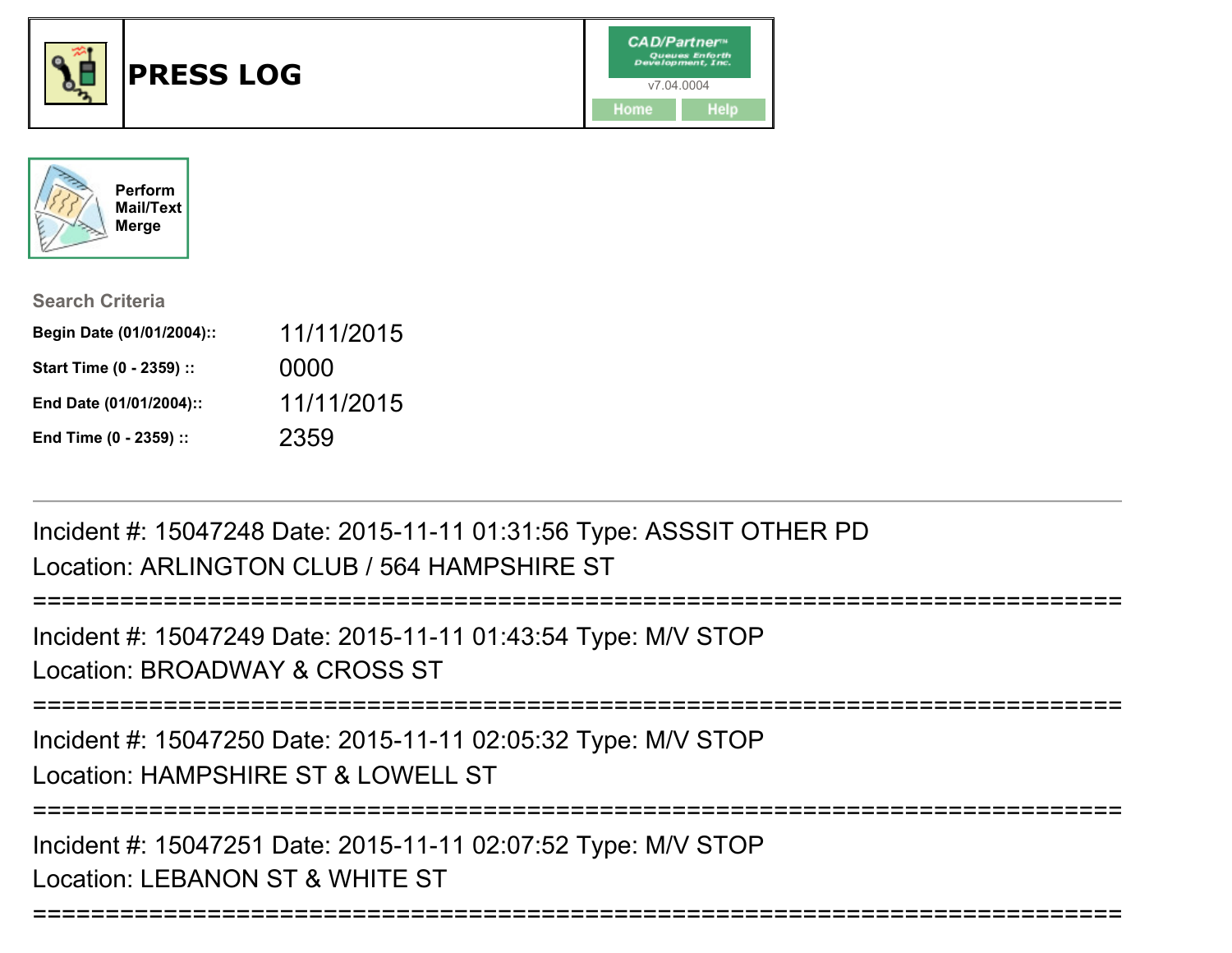Incident #: 15047252 Date: 2015-11-11 03:04:55 Type: M/V STOPLocation: ESSEX ST & HAMPSHIRE ST

==============================

Incident #: 15047253 Date: 2015-11-11 03:10:26 Type: M/V STOPLocation: 200 COMMON ST

===========================================================================

Incident #: 15047254 Date: 2015-11-11 03:18:11 Type: EXTRA SURVEILLocation: PEMBERTON WY

===========================================================================

Incident #: 15047255 Date: 2015-11-11 03:21:07 Type: M/V STOP

Location: 521 BROADWAY

===========================================================================

Incident #: 15047256 Date: 2015-11-11 03:27:05 Type: HIT & RUN M/VLocation: 2 MUSEUM SQ

===========================================================================

Incident #: 15047257 Date: 2015-11-11 03:45:46 Type: EXTRA SURVEILLocation: 200 COMMON ST

===========================================================================

Incident #: 15047258 Date: 2015-11-11 04:23:40 Type: ALARMSLocation: HIDALGO AUTO ACCESSORY / 408 BROADWAY

===========================================================================

Incident #: 15047259 Date: 2015-11-11 04:36:11 Type: MEDIC SUPPORTLocation: 105 BAILEY ST FL 1

===========================================================================

Incident #: 15047260 Date: 2015-11-11 04:59:10 Type: DISORDERLYLocation: 7-ELEVEN / 360 BROADWAY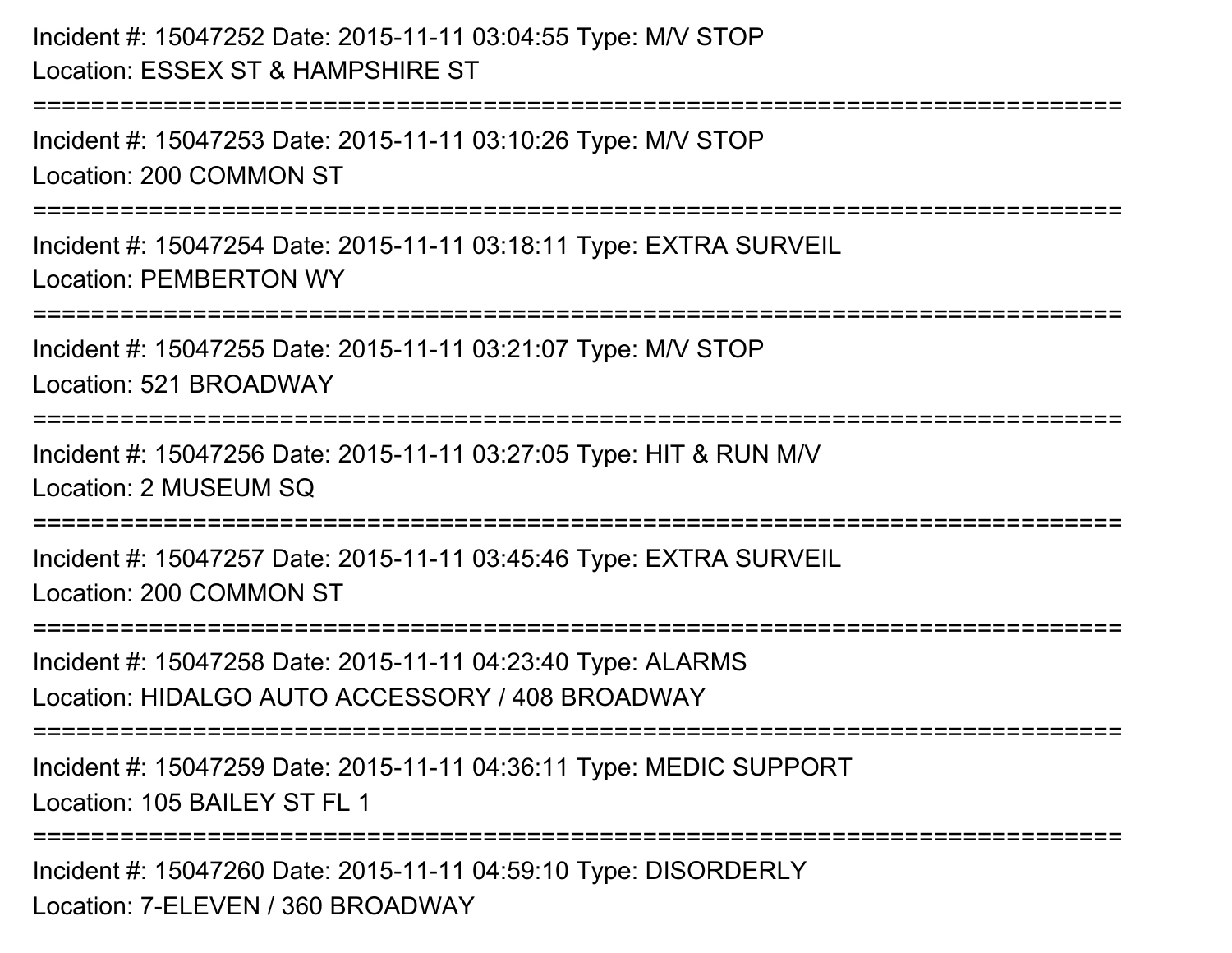Incident #: 15047261 Date: 2015-11-11 05:59:04 Type: MEDIC SUPPORTLocation: 345 SALEM ST #C FL 2

Location: 190 HAMPSHIRE ST

===========================================================================Incident #: 15047262 Date: 2015-11-11 06:27:48 Type: ABAND MVLocation: HANCOCK ST & MELROSE TER===========================================================================Incident #: 15047263 Date: 2015-11-11 06:45:59 Type: STOL/MV/PASLocation: 2 WEST ST===========================================================================Incident #: 15047264 Date: 2015-11-11 06:51:26 Type: LARCENY/PASTLocation: 127 LAWRENCE ST===========================================================================Incident #: 15047265 Date: 2015-11-11 07:14:23 Type: TOW OF M/VLocation: BROOK ST & UNION ST===========================================================================Incident #: 15047266 Date: 2015-11-11 07:17:13 Type: M/V STOPLocation: DOYLE ST & WATER ST===========================================================================Incident #: 15047267 Date: 2015-11-11 07:23:11 Type: M/V STOPLocation: LOWELL ST & RIVERSIDE DR ===========================================================================Incident #: 15047268 Date: 2015-11-11 07:25:24 Type: MAL DAMAGELocation: 8 GRACE TER FL 2===========================================================================Incident #: 15047269 Date: 2015-11-11 07:26:39 Type: ALARMS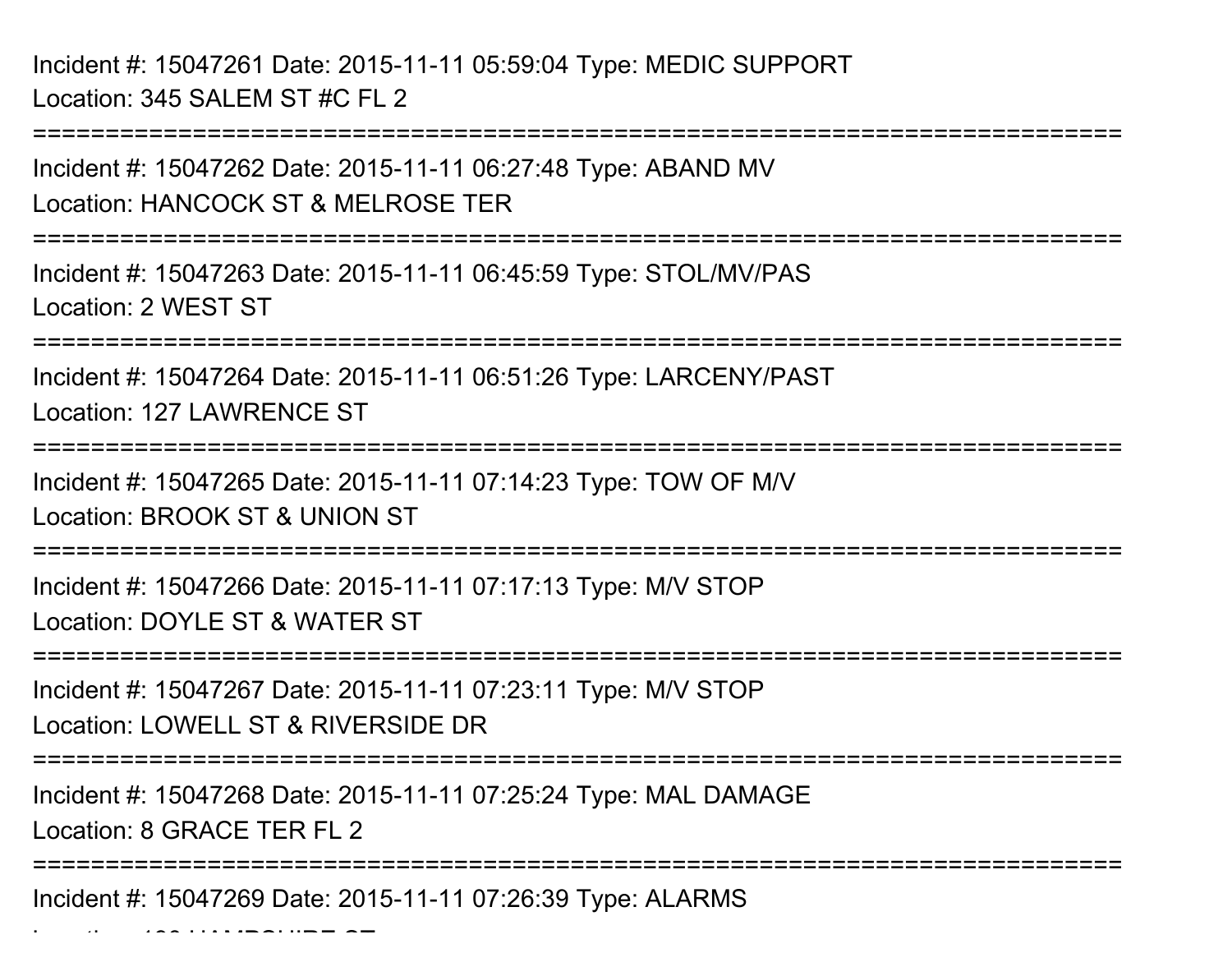===========================================================================

Incident #: 15047270 Date: 2015-11-11 07:28:53 Type: PARK & WALKLocation: BROADWAY

===============

Incident #: 15047271 Date: 2015-11-11 07:32:41 Type: M/V STOPLocation: HOLT ST & WATER ST

===========================================================================

Incident #: 15047272 Date: 2015-11-11 07:35:24 Type: AUTO ACC/NO PILocation: 112 WILLOW ST

===========================================================================

Incident #: 15047273 Date: 2015-11-11 07:43:04 Type: M/V STOPLocation: E HAVERHILL ST & MARSTON ST

===========================================================================

Incident #: 15047274 Date: 2015-11-11 07:45:38 Type: MAL DAMAGELocation: 8 GRACE TER FL 2

===========================================================================

Incident #: 15047275 Date: 2015-11-11 07:53:43 Type: CLOSE STREETLocation: UNION ST

===========================================================================

Incident #: 15047276 Date: 2015-11-11 07:54:43 Type: CLOSE STREETLocation: MECHANIC ST & UNION ST

==============

===========================================================================

Incident #: 15047278 Date: 2015-11-11 07:55:14 Type: CLOSE STREETLocation: UNION ST & FULTON ST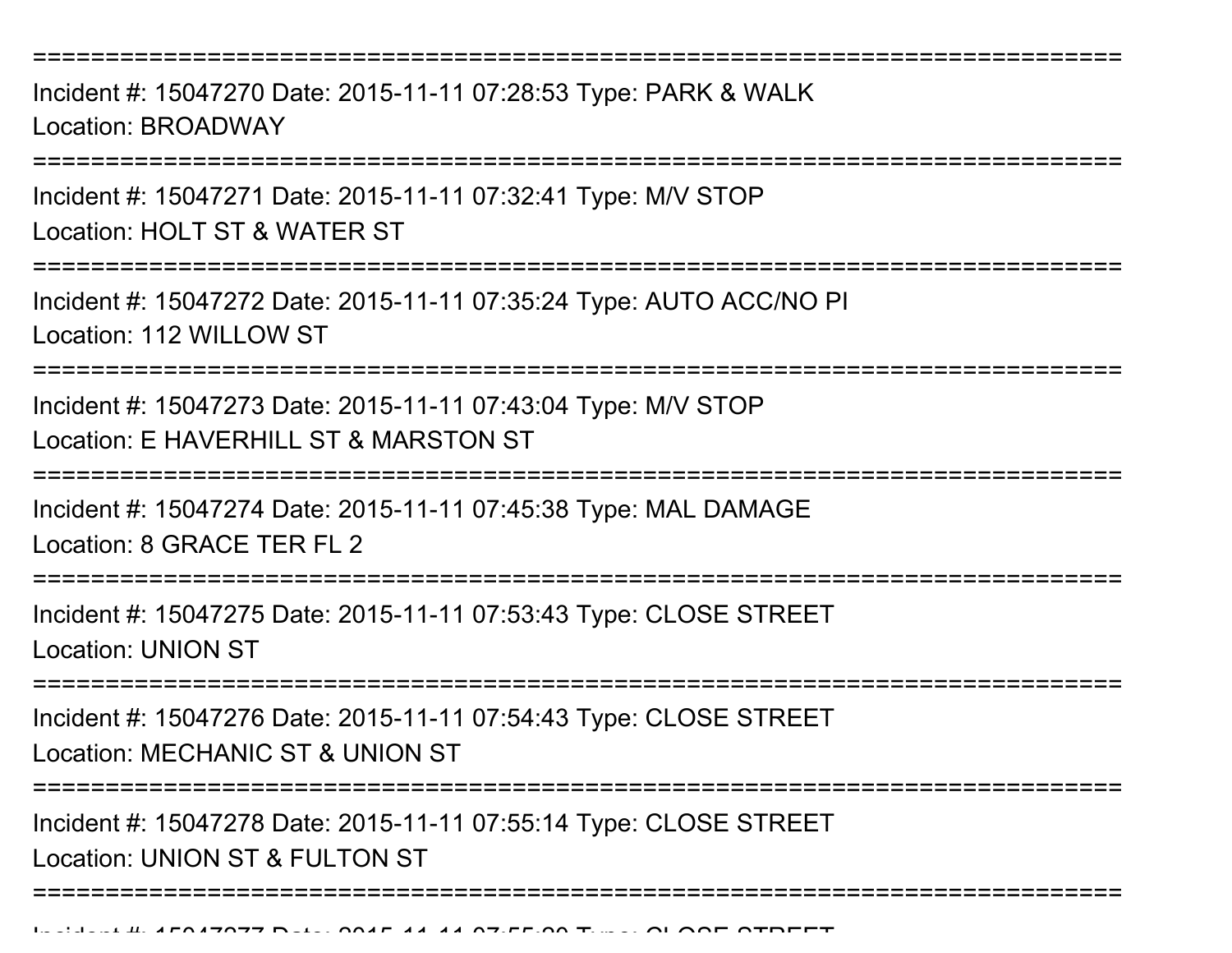#### Location: HAMPSHIRE ST & LEBANON ST

===========================================================================

Incident #: 15047279 Date: 2015-11-11 07:57:38 Type: STOL/MV/PASLocation: 150 BUTLER ST

===========================================================================

Incident #: 15047280 Date: 2015-11-11 07:58:10 Type: M/V STOPLocation: FERRY ST & PROSPECT ST

===========================================================================

Incident #: 15047281 Date: 2015-11-11 08:00:28 Type: M/V STOPLocation: ANDOVER ST & S BROADWAY

===========================================================================

Incident #: 15047282 Date: 2015-11-11 08:25:28 Type: IDENTITY THEFTLocation: 25 HOFFMAN AV

===========================================================================

Incident #: 15047283 Date: 2015-11-11 08:30:57 Type: M/V STOP

Location: S BROADWAY & SALEM ST

=================

Incident #: 15047284 Date: 2015-11-11 09:16:17 Type: STOLEN PROPLocation: 83 BODWELL ST

===========================================================================

Incident #: 15047285 Date: 2015-11-11 09:39:18 Type: M/V STOP

Location: AMESBURY ST & LOWELL ST

===========================================================================

===========================================================================

Incident #: 15047286 Date: 2015-11-11 09:40:00 Type: INVEST CONTLocation: 19 SAVOIE AV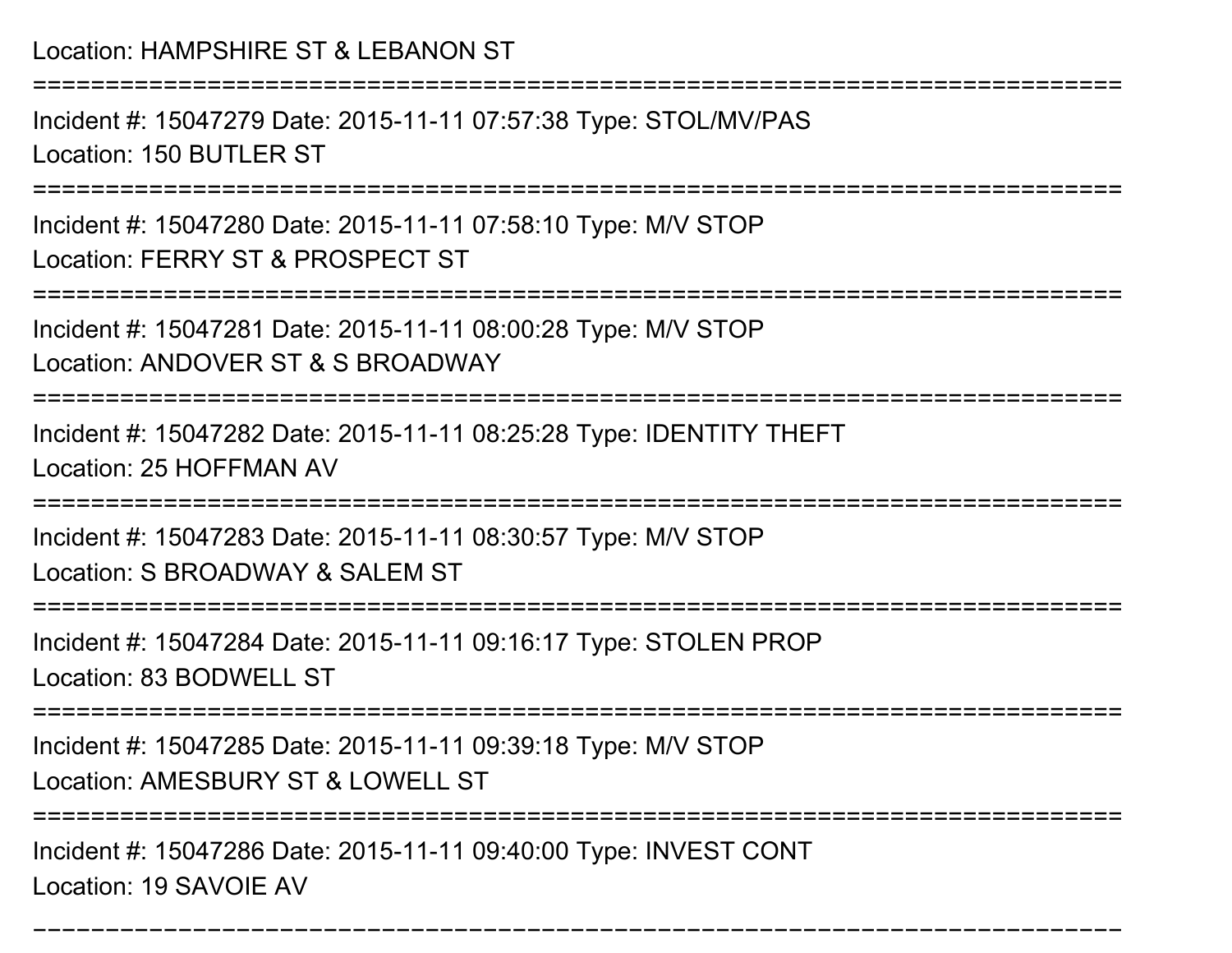# Incident #: 15047287 Date: 2015-11-11 09:40:52 Type: PARK & WALKLocation: BRADFORD ST & BROADWAY

===========================================================================Incident #: 15047288 Date: 2015-11-11 09:43:35 Type: LIC PLATE STOLocation: 109 BAILEY ST===========================================================================Incident #: 15047289 Date: 2015-11-11 09:47:37 Type: M/V STOPLocation: COMMON ST & FRANKLIN ST

===========================================================================

Incident #: 15047290 Date: 2015-11-11 09:47:49 Type: NOTIFICATIONLocation: 92 FARL FY ST

===========================================================================

Incident #: 15047291 Date: 2015-11-11 10:03:30 Type: M/V STOPLocation: CAMBRIDGE ST & WINTHROP AV

===========================================================================

Incident #: 15047292 Date: 2015-11-11 10:18:28 Type: LARCENY/MV/ATTELocation: 96 TRENTON ST

===========================================================================

Incident #: 15047293 Date: 2015-11-11 10:21:47 Type: NEIGHBOR PROBLocation: 30 1/2 MORTON ST

===========================================================================

Incident #: 15047294 Date: 2015-11-11 10:23:28 Type: M/V STOP

Location: GRAFTON ST & WINTHROP AV

===========================================================================

Incident #: 15047295 Date: 2015-11-11 10:42:04 Type: M/V STOPLocation: GRAFTON ST & WINTHROP AV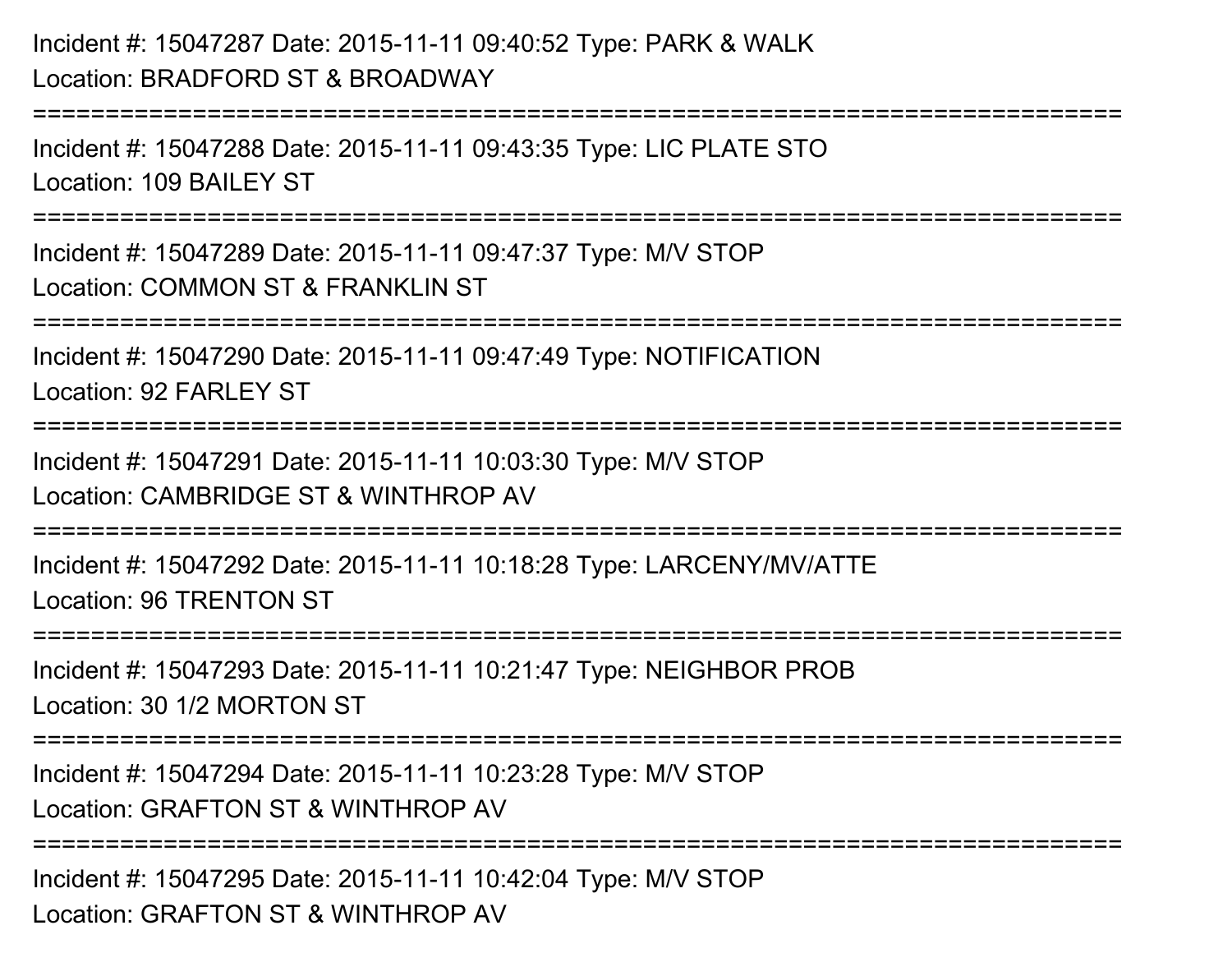Incident #: 15047296 Date: 2015-11-11 10:50:56 Type: TENANT PROBLocation: 16 CANTERBURY ST FL 2NDFL

===========================================================================

===========================================================================

Incident #: 15047297 Date: 2015-11-11 10:53:10 Type: M/V STOPLocation: BROADWAY & CONCORD ST

===========================================================================

Incident #: 15047298 Date: 2015-11-11 10:54:58 Type: TOW/REPOSSEDLocation: 5 CORNISH ST

===========================================================================

Incident #: 15047299 Date: 2015-11-11 11:05:30 Type: ALARM/BURGLocation: EASTERN BANK / 486 ESSEX ST

===========================================================================

Incident #: 15047300 Date: 2015-11-11 11:09:03 Type: MEDIC SUPPORTLocation: 195 FARNHAM ST FL 3RD

===========================================================================

Incident #: 15047301 Date: 2015-11-11 11:11:06 Type: RECOV/STOL/MVLocation: 11 DIAMOND ST

===========================================================================

Incident #: 15047302 Date: 2015-11-11 11:13:30 Type: M/V STOPLocation: 172 PROSPECT ST

===========================================================================

Incident #: 15047303 Date: 2015-11-11 11:22:10 Type: CK WELL BEINGLocation: 28 EXCHANGE ST

===========================================================================

Incident #: 15047304 Date: 2015-11-11 11:33:46 Type: PARK & WALK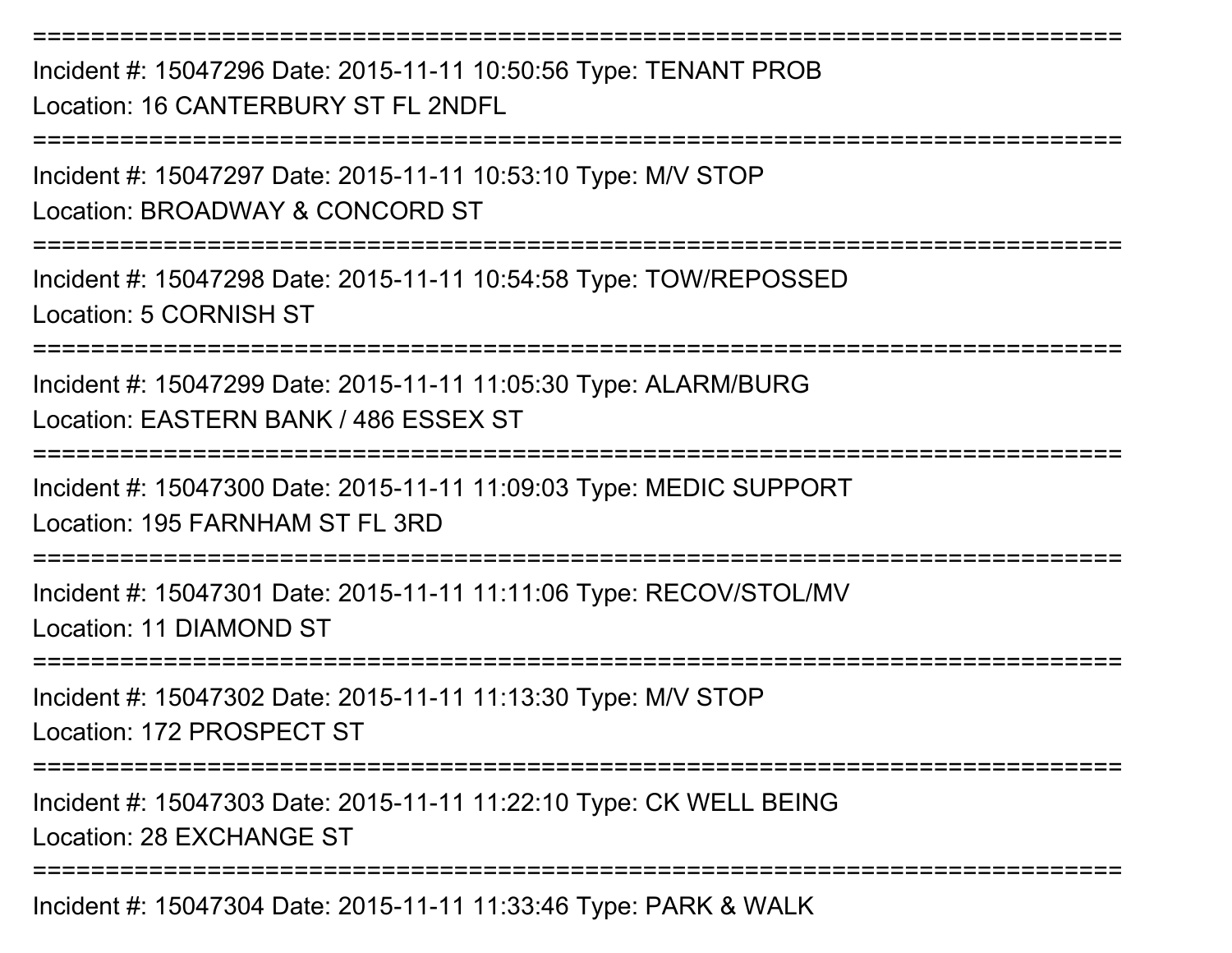Incident #: 15047305 Date: 2015-11-11 11:35:40 Type: M/V STOPLocation: SAM'S FOOD STORE / 389 BROADWAY

===========================================================================

===========================================================================

Incident #: 15047306 Date: 2015-11-11 11:38:31 Type: B&E/MV/PASTLocation: 152 BEACON AV

===========================================================================

Incident #: 15047307 Date: 2015-11-11 11:49:02 Type: CK WELL BEINGLocation: 198 PHILLIPS ST

===========================================================================

Incident #: 15047308 Date: 2015-11-11 11:50:04 Type: AUTO ACC/PILocation: 9 INTERNATIONAL WY

===========================================================================

Incident #: 15047309 Date: 2015-11-11 12:12:29 Type: FRAUD

Location: 305 S BROADWAY

===========================================================================

Incident #: 15047310 Date: 2015-11-11 12:19:45 Type: WIRE DOWNLocation: CITY MART / 576 HAVERHILL ST

===========================================================================

Incident #: 15047311 Date: 2015-11-11 12:31:32 Type: M/V STOP

Location: 20 COMMON ST

Incident #: 15047313 Date: 2015

=======================

Incident #: 15047312 Date: 2015-11-11 12:37:03 Type: KEEP PEACELocation: DENNYS / 160 WINTHROP AV

===========================================================================

<sup>11</sup> 11 12:38:28 Type: TRESPASSING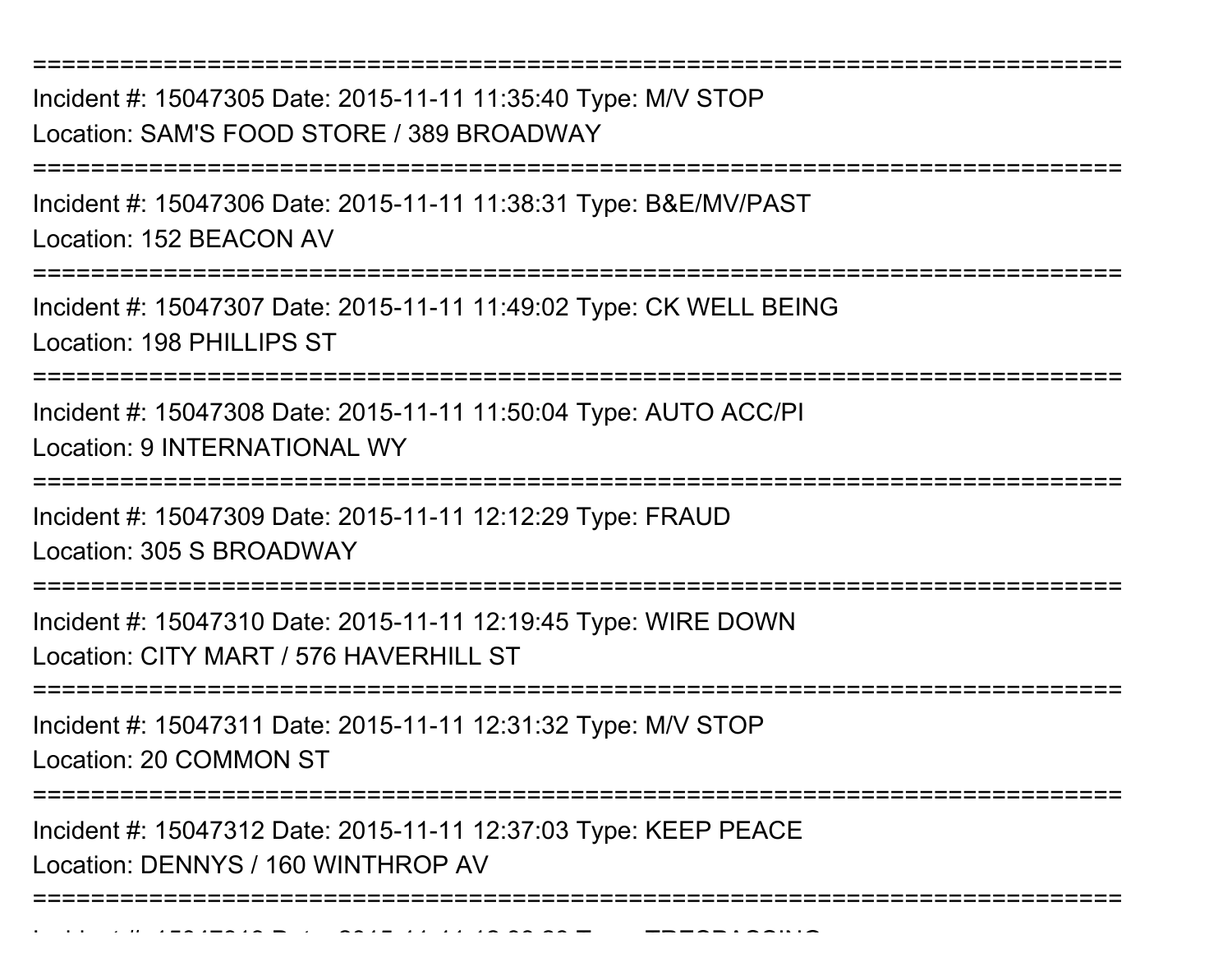### Location: OASIS ADULT HEALTH CENTER / 120 BROADWAY

===========================================================================

Incident #: 15047315 Date: 2015-11-11 13:01:24 Type: HIT & RUN M/VLocation: 24 MARI BORO ST

===========================================================================

Incident #: 15047314 Date: 2015-11-11 13:02:08 Type: AUTO ACC/NO PILocation: 4 BENNINGTON ST

===========================================================================

Incident #: 15047316 Date: 2015-11-11 13:02:28 Type: MV/BLOCKINGLocation: 131 EXETER ST

===========================================================================

Incident #: 15047317 Date: 2015-11-11 13:11:05 Type: CK WELL BEINGLocation: 59 BROOKFIELD ST FL 3RDFL

===========================================================================

Incident #: 15047318 Date: 2015-11-11 13:26:28 Type: DRUG VIOLocation: ANDOVER ST & BELKNAP ST

===========================================================================

Incident #: 15047319 Date: 2015-11-11 13:31:50 Type: STOL/MV/PASLocation: 89 NEWBURY ST

===========================================================================

Incident #: 15047320 Date: 2015-11-11 13:33:10 Type: SUS PERS/MVLocation: 576 HAVERHILL ST

===========================================================================

Incident #: 15047321 Date: 2015-11-11 13:35:30 Type: NOTIFICATIONLocation: 32 EASTON ST #2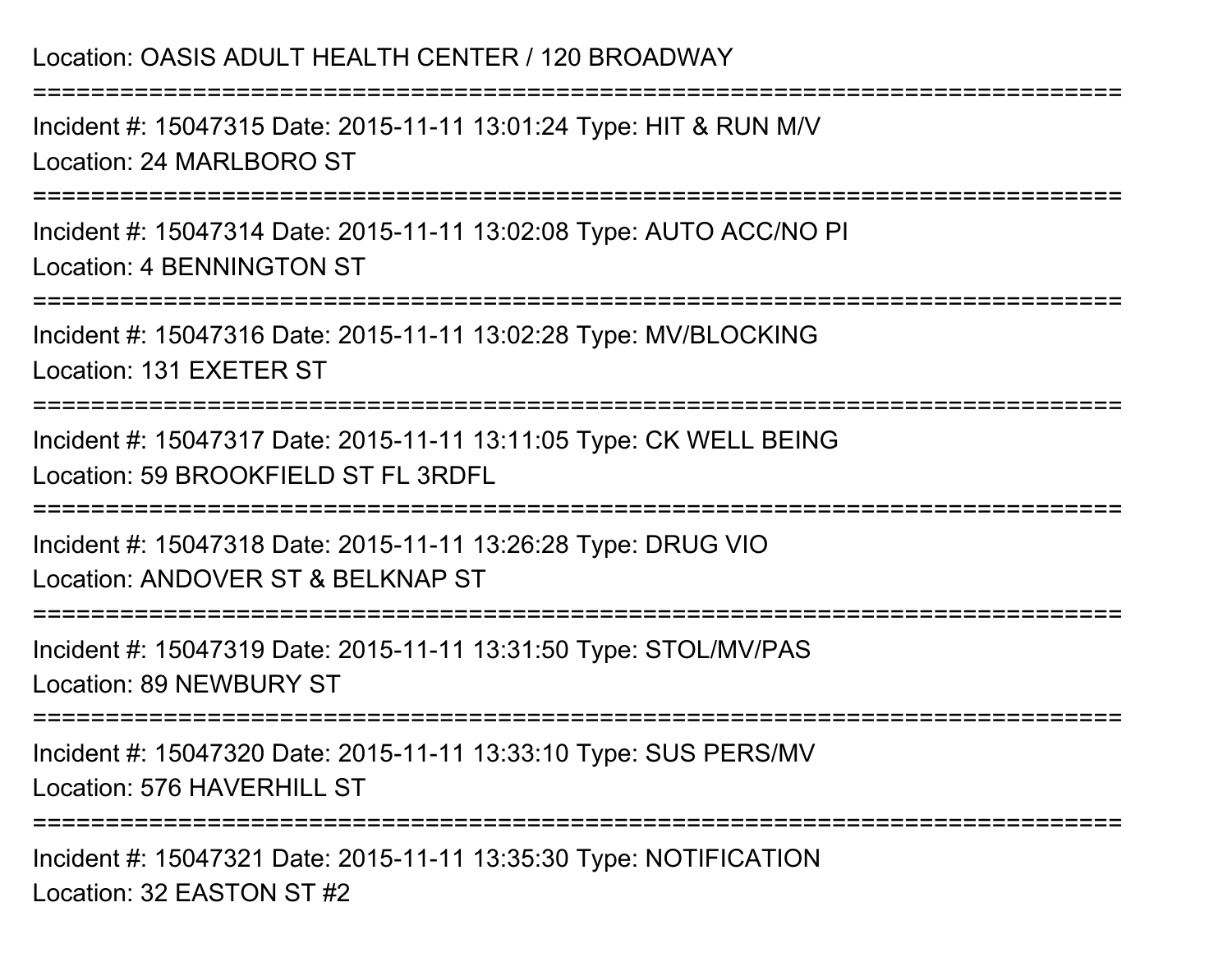## Incident #: 15047322 Date: 2015-11-11 13:45:27 Type: E911 HANGUPLocation: KRYSTAL BARBERSHOP / 137 NEWBURY ST

===========================================================================

Incident #: 15047323 Date: 2015-11-11 14:11:37 Type: AUTO ACC/NO PILocation: 10 DIAMOND ST

===========================================================================

Incident #: 15047324 Date: 2015-11-11 14:20:16 Type: SUS PERS/MVLocation: BURGER KING / 187 BROADWAY

===========================================================================

Incident #: 15047325 Date: 2015-11-11 14:28:23 Type: HIT & RUN M/V

Location: HAMPSHIRE ST & MYRTLE ST

===========================================================================

Incident #: 15047326 Date: 2015-11-11 14:56:26 Type: MEDIC SUPPORT

Location: ANDOVER ST & S UNION ST

=================

Incident #: 15047328 Date: 2015-11-11 15:05:42 Type: GENERAL SERVLocation: ESSEX ST & WINTER ST

===========================================================================

Incident #: 15047327 Date: 2015-11-11 15:06:05 Type: M/V STOP

Location: BERKELEY ST & FERN ST

===========================================================================

Incident #: 15047329 Date: 2015-11-11 15:08:44 Type: SUS PERS/MV

Location: BERKELEY ST & FERN ST

===========================================================================

Incident #: 15047330 Date: 2015-11-11 15:13:40 Type: HIT & RUN M/V

Location: NEWTON CT & CUATTUCK CT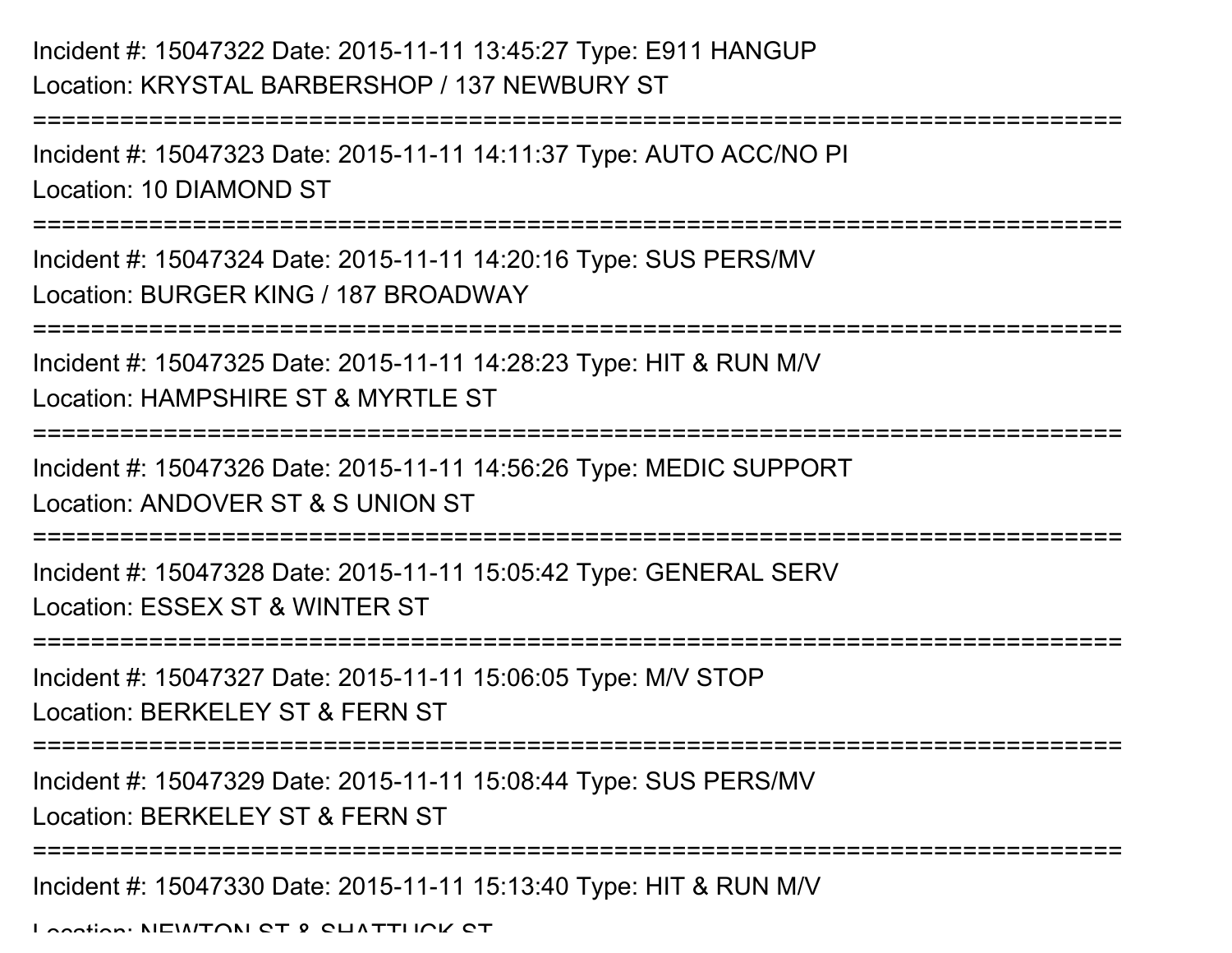===========================================================================

Incident #: 15047331 Date: 2015-11-11 15:14:28 Type: MAL DAMAGELocation: 237 JACKSON ST #1

===========================================================================

Incident #: 15047332 Date: 2015-11-11 15:28:31 Type: MEDIC SUPPORTLocation: BUS COMPANY / 600 ESSEX ST

===========================================================================

Incident #: 15047334 Date: 2015-11-11 15:35:58 Type: STOL/MV/PASLocation: 378 S UNION ST

===========================================================================

Incident #: 15047333 Date: 2015-11-11 15:36:15 Type: SUS PERS/MVLocation: BRADFORD ST & BROADWAY

===========================================================================

Incident #: 15047335 Date: 2015-11-11 15:47:03 Type: B&E/MV/PASTLocation: 700 ESSEX ST

===========================================================================

Incident #: 15047336 Date: 2015-11-11 15:53:35 Type: RECOV/STOL/MVLocation: SHAWSHEEN RD & @ PARK

===========================================================================

Incident #: 15047337 Date: 2015-11-11 16:09:11 Type: M/V STOP

Location: BROADWAY & LAKE ST

===========================================================================

Incident #: 15047338 Date: 2015-11-11 16:40:49 Type: INVEST CONTLocation: 631 ESSEX ST

===========================================================================

Incident #: 15047339 Date: 2015-11-11 16:42:39 Type: M/V STOP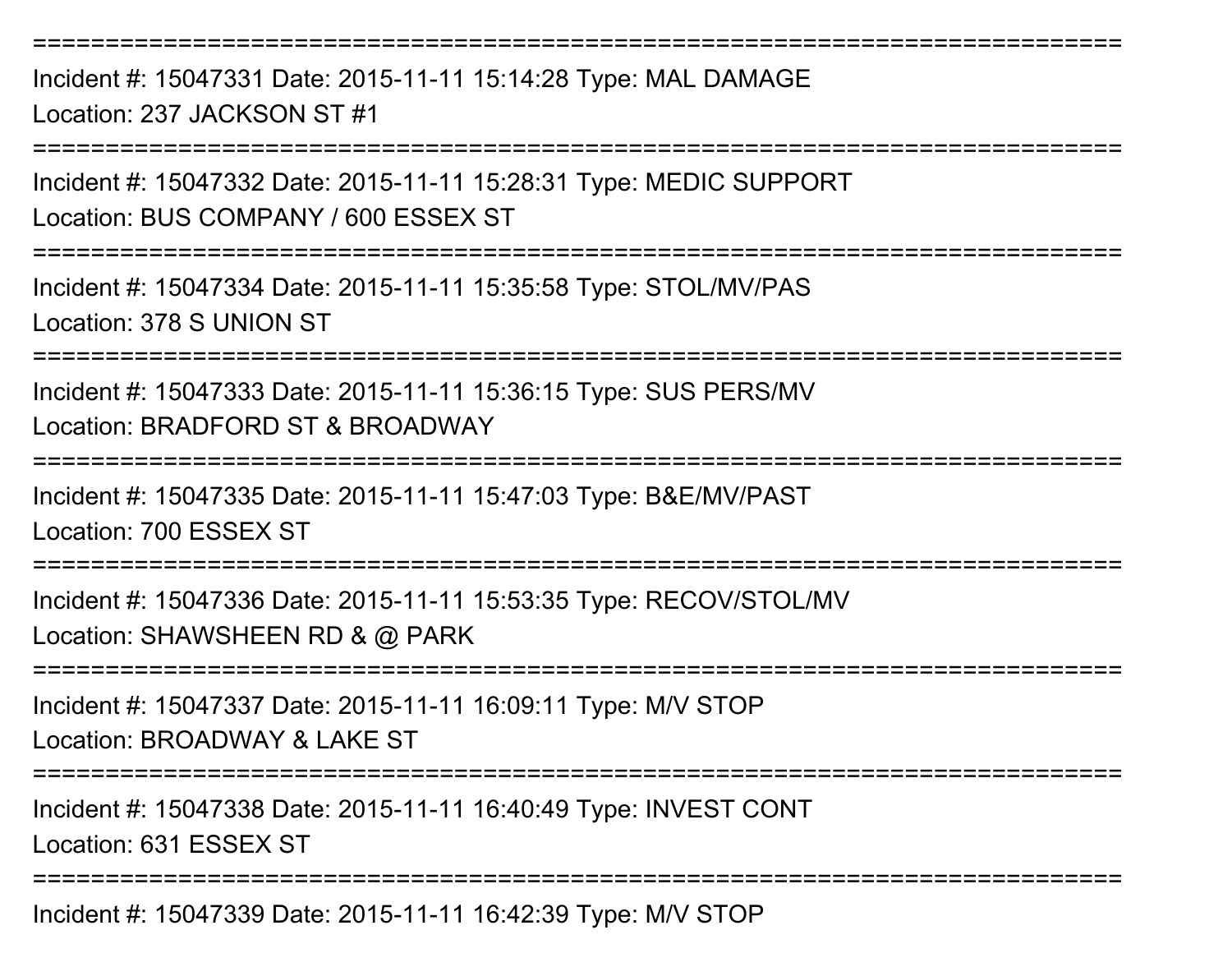```
Location: WEST ST & WILLOUGHBY ST===========================================================================Incident #: 15047340 Date: 2015-11-11 16:44:52 Type: M/V STOPLocation: MANCHESTER ST & WEST ST===========================================================================Incident #: 15047341 Date: 2015-11-11 17:11:35 Type: AUTO ACC/NO PILocation: BOB'S / 513 ANDOVER ST
===========================================================================Incident #: 15047342 Date: 2015-11-11 17:26:28 Type: M/V STOPLocation: ABBOTT ST & PARKER ST===========================================================================Incident #: 15047343 Date: 2015-11-11 17:31:20 Type: UNWANTEDGUESTLocation: 143 FARNHAM ST #1 FL 1=======================
Incident #: 15047344 Date: 2015-11-11 17:35:29 Type: VIO CITY ORDLocation: 39 SPRINGFIFLD ST
===========================================================================Incident #: 15047345 Date: 2015-11-11 17:36:59 Type: MEDIC SUPPORTLocation: 357 HAMPSHIRE ST #3===========================================================================Incident #: 15047346 Date: 2015-11-11 17:46:13 Type: DISTURBANCELocation: 85 HIGH ST #3 FL 2===========================================================================Incident #: 15047347 Date: 2015-11-11 18:00:02 Type: M/V STOPLocation: 347 HAVERHILL ST
```
===========================================================================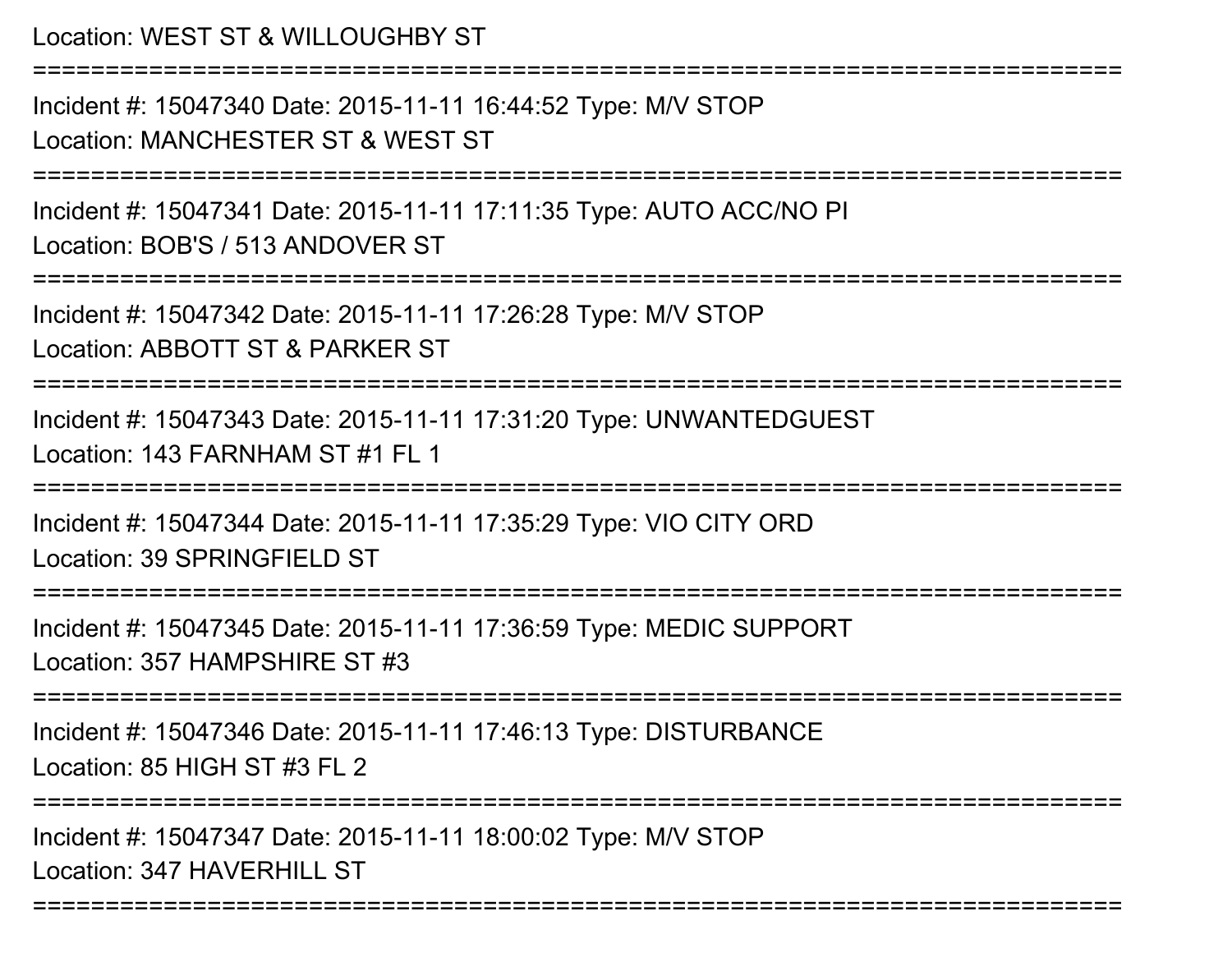## Location: ABBOTT ST & OSGOOD ST===========================================================================Incident #: 15047349 Date: 2015-11-11 18:22:43 Type: SUS PERS/MVLocation: 439 S UNION ST===========================================================================Incident #: 15047350 Date: 2015-11-11 18:33:50 Type: M/V STOPLocation: 25 MARSTON ST===========================================================================Incident #: 15047351 Date: 2015-11-11 18:42:18 Type: M/V STOPLocation: 45 SALEM ST===========================================================================Incident #: 15047352 Date: 2015-11-11 18:49:13 Type: A&B PROGLocation: 42 MARBLE AV================= Incident #: 15047353 Date: 2015-11-11 18:49:44 Type: HIT & RUN PEDLocation: BROADWAY & ESSEX ST**===============** Incident #: 15047354 Date: 2015-11-11 18:55:10 Type: M/V STOPLocation: BROADWAY & LOWELL ST ===========================================================================Incident #: 15047355 Date: 2015-11-11 19:11:50 Type: HIT & RUN M/VLocation: MCDONALDS / 599 ANDOVER ST===========================================================================Incident #: 15047356 Date: 2015-11-11 19:14:21 Type: SHOTS FIREDLocation: GUILMETTE SCHOOL / 80 BODWELL ST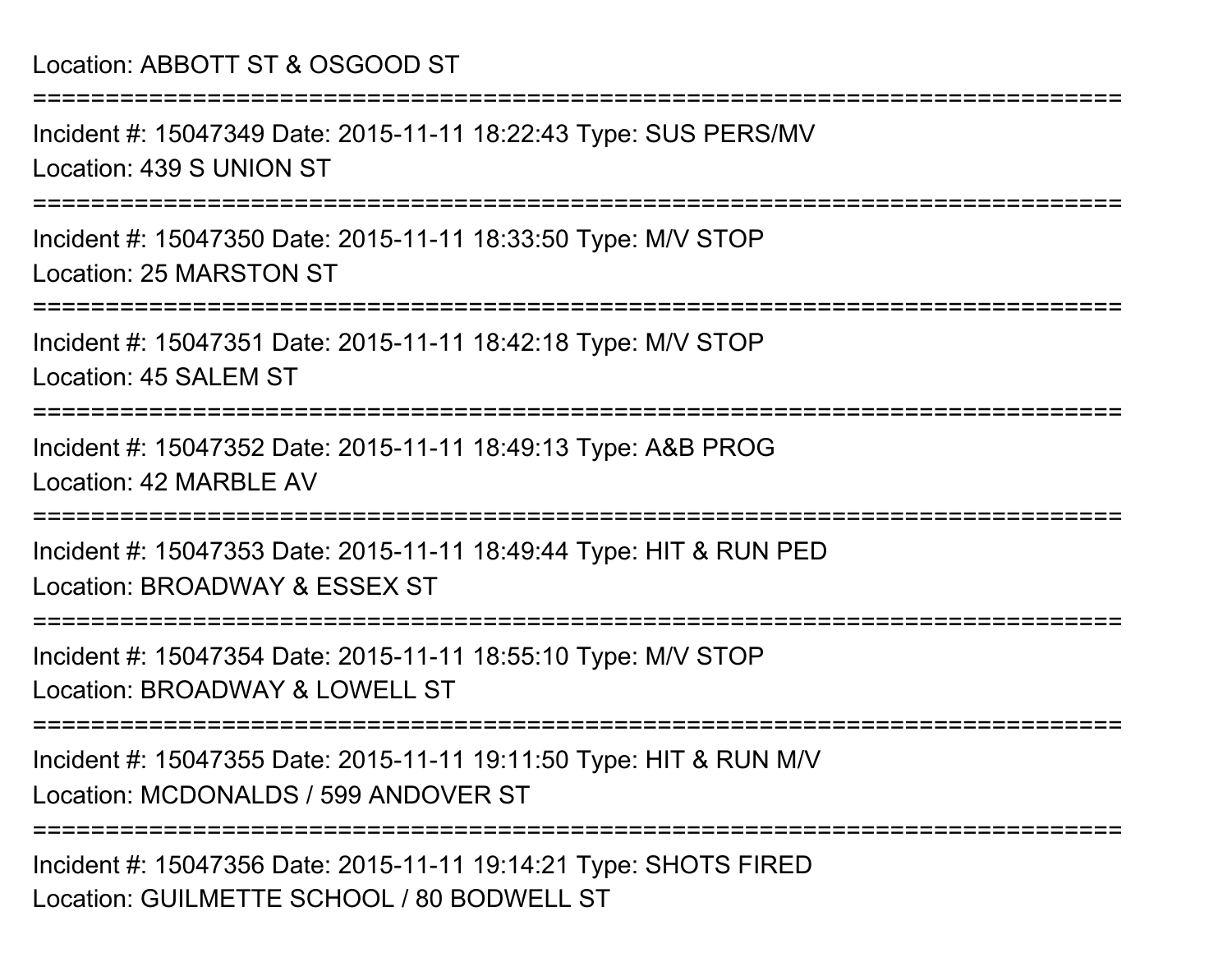### Incident #: 15047357 Date: 2015-11-11 19:17:57 Type: AUTO ACC/PILocation: CHICKERING ST & WINTHROP AV

```

===========================================================================Incident #: 15047358 Date: 2015-11-11 19:21:47 Type: DISTURBANCELocation: 29 MORTON ST FL 1===========================================================================Incident #: 15047359 Date: 2015-11-11 19:52:49 Type: M/V STOPLocation: BRADFORD ST & FRANKLIN ST===========================================================================Incident #: 15047360 Date: 2015-11-11 20:07:39 Type: MISSING PERSLocation: 85 HIGH ST #3===========================================================================Incident #: 15047361 Date: 2015-11-11 20:09:05 Type: VIO CITY ORDLocation: 405 HOWARD ST=============================
Incident #: 15047362 Date: 2015-11-11 20:15:44 Type: AUTO ACC/UNK PILocation: COMMON ST & JACKSON ST===========================================================================Incident #: 15047363 Date: 2015-11-11 20:28:07 Type: LOST PROPERTYLocation: 139 PARK ST===========================================================================Incident #: 15047364 Date: 2015-11-11 20:54:34 Type: M/V STOPLocation: LORING ST & SHAWSHEEN RD===========================================================================
```
Incident #: 15047365 Date: 2015-11-11 21:05:27 Type: A&B PROG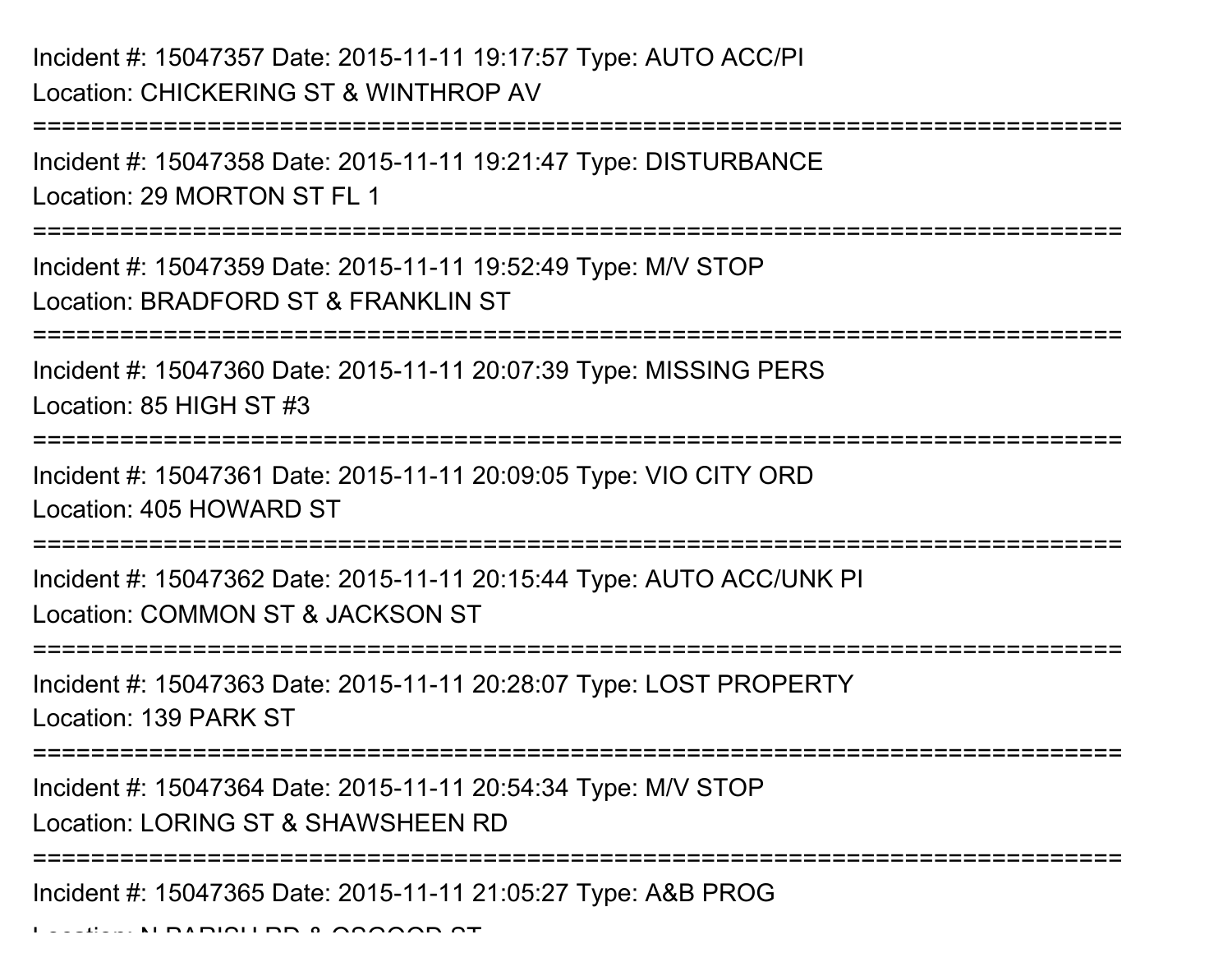===========================================================================Incident #: 15047366 Date: 2015-11-11 21:08:21 Type: M/V STOPLocation: BAILEY ST & OSGOOD ST

===========================================================================

Incident #: 15047367 Date: 2015-11-11 21:20:45 Type: ANIMAL COMPL

Location: FOSTER ST & MARKET ST

===========================================================================

Incident #: 15047368 Date: 2015-11-11 21:29:51 Type: SUS PERS/MVLocation: 76 SHAWSHEEN RD

===========================================================================

Incident #: 15047369 Date: 2015-11-11 21:37:39 Type: DOMESTIC/PASTLocation: LAWRENCE HIGH SCHOOL / 71 N PARISH RD

===========================================================================

Incident #: 15047370 Date: 2015-11-11 21:47:45 Type: M/V STOP

Location: BROADWAY & LOWELL ST

===========================================================================

Incident #: 15047371 Date: 2015-11-11 21:54:07 Type: M/V STOPLocation: 139 ESSEX ST

===========================================================================

Incident #: 15047372 Date: 2015-11-11 21:58:27 Type: DRUG OVERDOSELocation: 221 HIGH ST #RIGHT FL 1

===========================================================================

Incident #: 15047373 Date: 2015-11-11 22:01:50 Type: FIGHT

Location: 22 HOLLY ST FL 1

===========================================================================

Incident #: 15047374 Date: 2015 <sup>11</sup> 11 22:12:56 Type: DISTURBANCE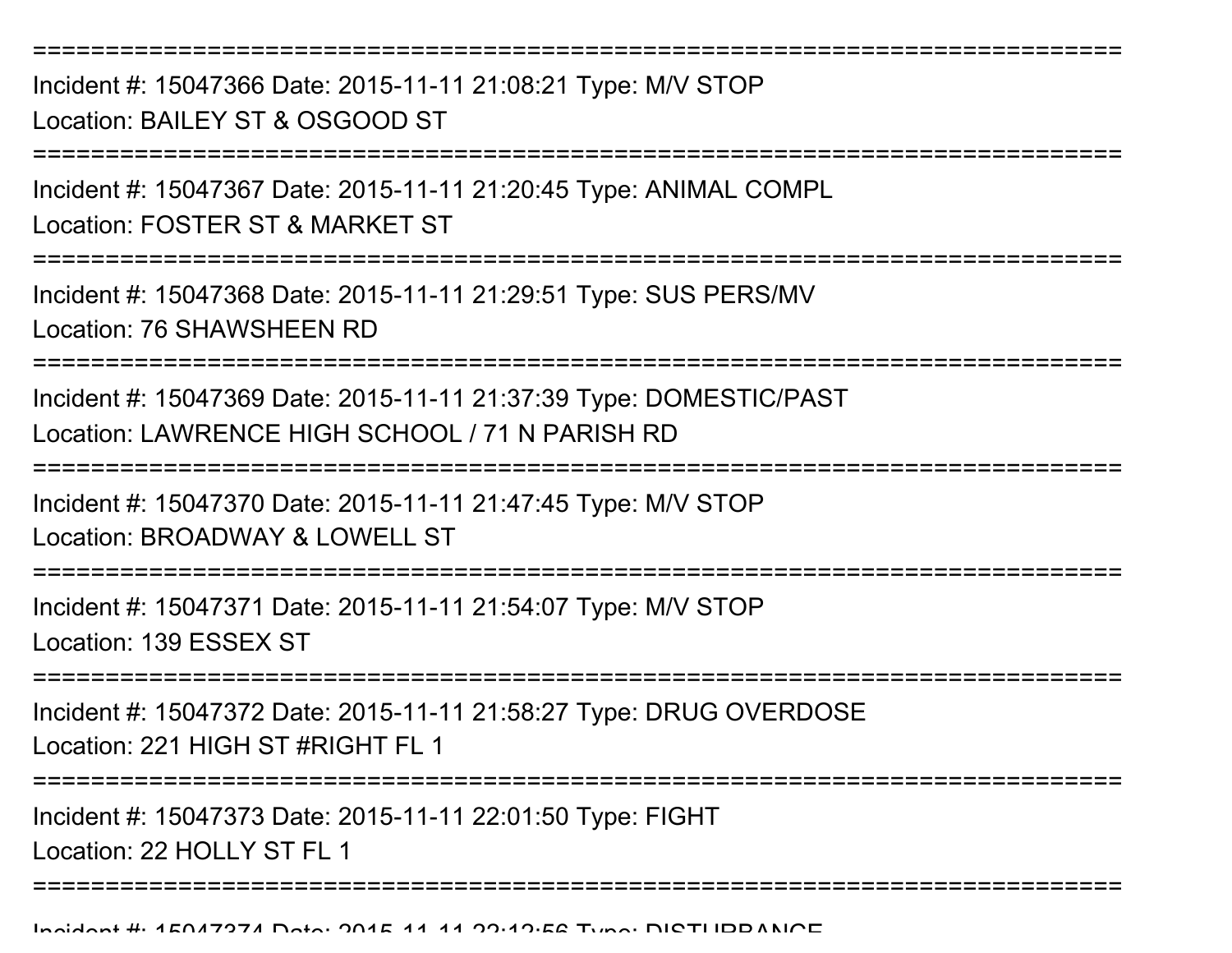===========================================================================Incident #: 15047375 Date: 2015-11-11 22:31:43 Type: SUS PERS/MVLocation: MANN ST & WESLEY ST===========================================================================Incident #: 15047376 Date: 2015-11-11 22:56:15 Type: A&B D/W PASTLocation: 1 GENERAL ST===========================================================================Incident #: 15047377 Date: 2015-11-11 23:03:40 Type: M/V STOPLocation: BRADFORD ST & HAMPSHIRE ST===========================================================================Incident #: 15047378 Date: 2015-11-11 23:05:55 Type: SUS PERS/MVLocation: 49 BRADFORD ST===========================================================================Incident #: 15047379 Date: 2015-11-11 23:22:19 Type: MEDIC SUPPORTLocation: BRADFORD ST & BROADWAY===========================================================================Incident #: 15047380 Date: 2015-11-11 23:29:11 Type: M/V STOPLocation: BROADWAY & ESSEX ST===========================================================================Incident #: 15047381 Date: 2015-11-11 23:30:22 Type: M/V STOPLocation: S BROADWAY & SALEM ST ===========================================================================Incident #: 15047382 Date: 2015-11-11 23:33:24 Type: DISTURBANCELocation: 204 S UNION ST FL 3

===========================================================================